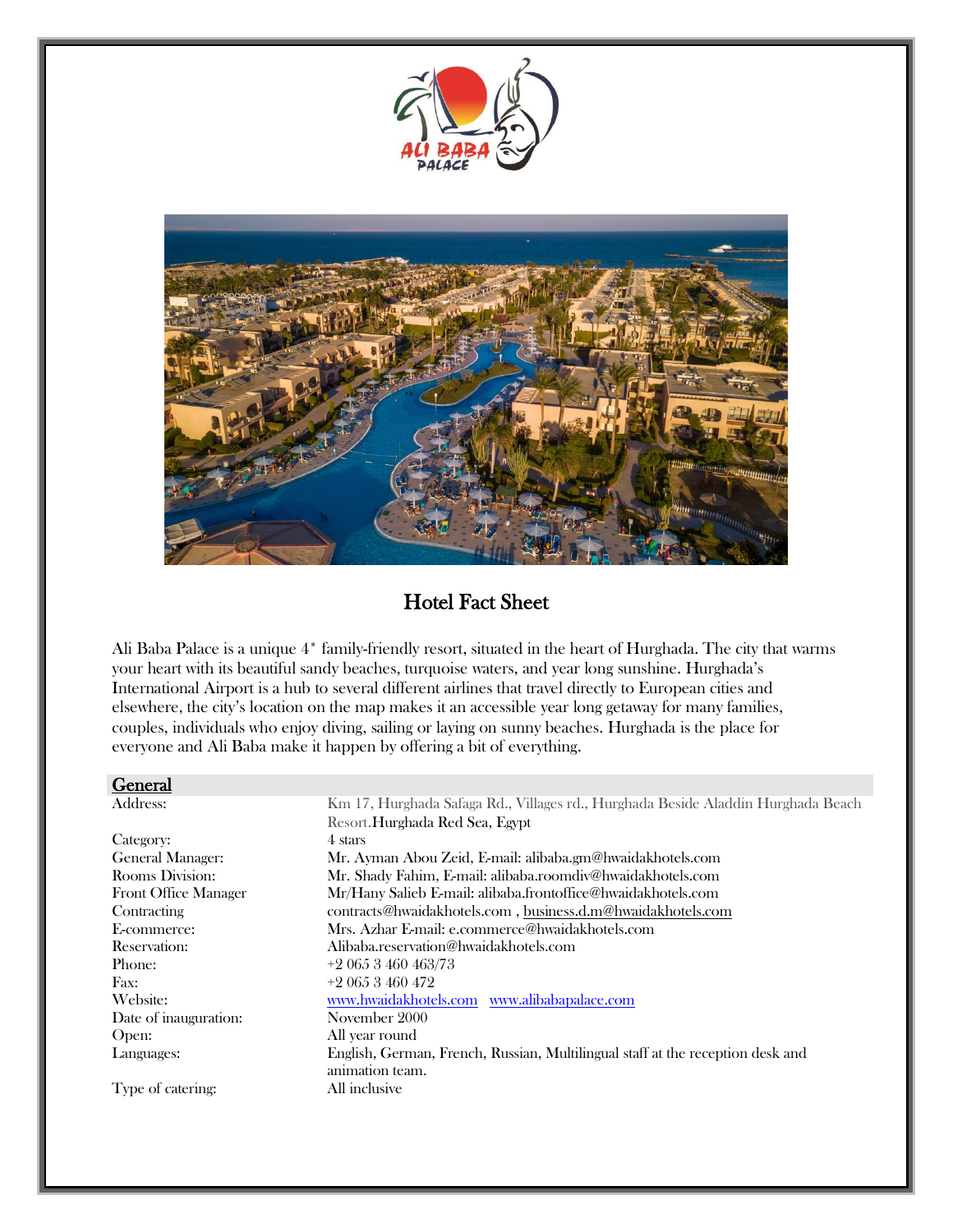

### Rooms Number of rooms: total 756 Double Room:

646 rooms with garden and pool view, (50 sea view) about 33-35 sq. m, Maximum 2 Adults +2 Children occupancy. With: twin or king size beds, bathtub or shower, WC, air condition, direct Telephone, sat. TV, mini-fridge, hair dryer and balcony or terrace.

# Triple Room:

27 rooms with garden and pool view, about 33-35 sq. m, 3 adults occupancy. With: 3 singles beds, bathtub or shower, WC, air condition, direct telephone, sat. TV, mini-fridge, hair dryer and balcony or terrace

# Families Room Connected:

58 rooms equipped just like a dbl and a connecting door between each two rooms, one with king size bed and the other with twin beds, about 33-35 sq. m each room, maximum 4 adults plus 2 children or 2 adult plus 2,3 or 4 children or 3 adults plus 2,3 children occupancy. With: 2 bathtubs or showers, WC, air condition, telephone, sat. TV, mini-fridge, hair dryer and balcony or terrace.(5 Rooms Family On Going Project )

# Bunk Bed Room:

40 rooms about 33-35 sq. m, maximum 3 adults or 2 adult plus 2,3 children occupancy. With: king size bed and bunk bed, bathtub or shower, WC, air condition, direct Telephone, sat. TV, minifridge, hair dryer and balcony or terrace.

### Family with 2 bed rooms and one main entrance:

13 family rooms about 70 sq. m, separate bedrooms, maximum 4 adults or 2 adults plus 2, 3 children. With: king size bed and twin beds, bathtub or shower, WC, air condition, direct Telephone, sat. TV, minifridge, hair dryer and balcony or terrace.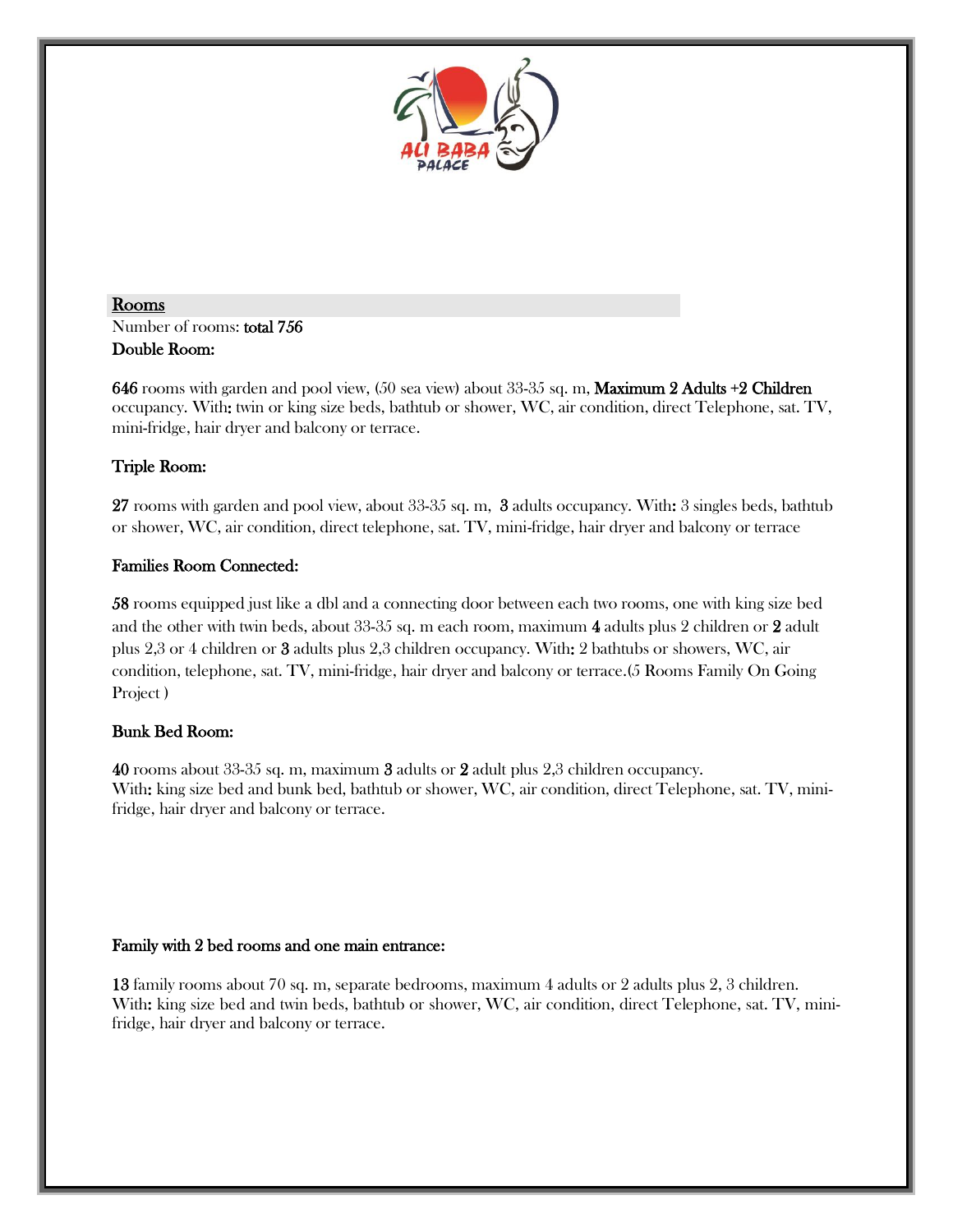

### Junior Suite:

11 Junior suite about 42-45 sq. m each, one bedroom, maximum 4 adults or 2 adults plus 2 children. With: king size bed, 1 bathtub or shower, WC, air condition, direct Telephone, sat. TV, mini-fridge, hair dryer and balcony or terrace.

### Disabled Room:

4 rooms on the ground floor specially designed for the requirements and comfort of disabled guests about 33-35 sq. m, maximum 2 adults or 1 adult plus 1,3 children occupancy. (4 Rooms On Going Project )

## Technical Details:

Lifts in

| With terrace or balcony:                 | All rooms                        | yes | X                         | $\mathbf{no}$   |                           |
|------------------------------------------|----------------------------------|-----|---------------------------|-----------------|---------------------------|
| With Stylish window:                     |                                  | yes |                           | $\mathbf{no}$   | $\boldsymbol{\mathrm{X}}$ |
| With side sea-view:                      | n.30                             | yes | $\boldsymbol{\mathrm{X}}$ | $\overline{no}$ |                           |
| With garden/ pool view:                  |                                  | yes | $\boldsymbol{\mathrm{X}}$ | no              |                           |
| Rooms with connecting door:<br>$\bullet$ | n.29                             | yes | X                         | $\overline{no}$ |                           |
| Linen change daily:                      |                                  | yes | X                         | $\overline{no}$ |                           |
| Towels change daily:                     |                                  | yes | X                         | $\mathbf{no}$   |                           |
| Room cleaning daily:                     |                                  | yes | $\boldsymbol{\mathrm{X}}$ | $\mathbf{no}$   |                           |
| Laundry:                                 | Extra charge                     | yes | $\mathbf X$               | $\overline{no}$ |                           |
| Additional bed in DBL room possible:     |                                  | yes | X                         | $\overline{no}$ |                           |
| Baby cot available:                      |                                  | yes | X                         | $\overline{no}$ |                           |
| Carpeting:                               |                                  | yes |                           | $\mathbf{no}$   | $\boldsymbol{\mathrm{X}}$ |
| Tiled floor:                             |                                  | yes | $\boldsymbol{\mathrm{X}}$ | $\mathbf{no}$   |                           |
| Bathroom with shower:                    | 328 rooms with shower            | yes | $\boldsymbol{\mathrm{X}}$ | no              |                           |
| With separate shower unit:               |                                  | yes |                           | no              | X                         |
| Bathroom with bathtub:                   |                                  |     |                           |                 |                           |
| With separate WC:                        | One room only                    | yes |                           | no              | X                         |
| TV:                                      | $TV$ - Sat                       | yes | $\boldsymbol{\mathrm{X}}$ | $\mathbf{no}$   |                           |
| Cooking facilities (kitchenette):        | yes                              |     | $\mathbf{no}$             | X               |                           |
| Safe:                                    | At the reception, free of charge | yes |                           | $\mathbf{no}$   | $\boldsymbol{\mathrm{X}}$ |
| Voltage:                                 | $220$ Volt                       |     |                           |                 |                           |
| Adapter necessary:                       |                                  | yes |                           | $\overline{no}$ | X                         |
| Pets allowed:                            |                                  | yes |                           | $\mathbf{no}$   | $\boldsymbol{\mathrm{X}}$ |
| Hair dryer:                              |                                  | yes | $\boldsymbol{\mathrm{X}}$ |                 |                           |
| Telephone:                               |                                  | yes | X                         |                 |                           |
| Lift:                                    |                                  |     |                           |                 |                           |
|                                          |                                  | yes |                           | $\mathbf{no}$   | X                         |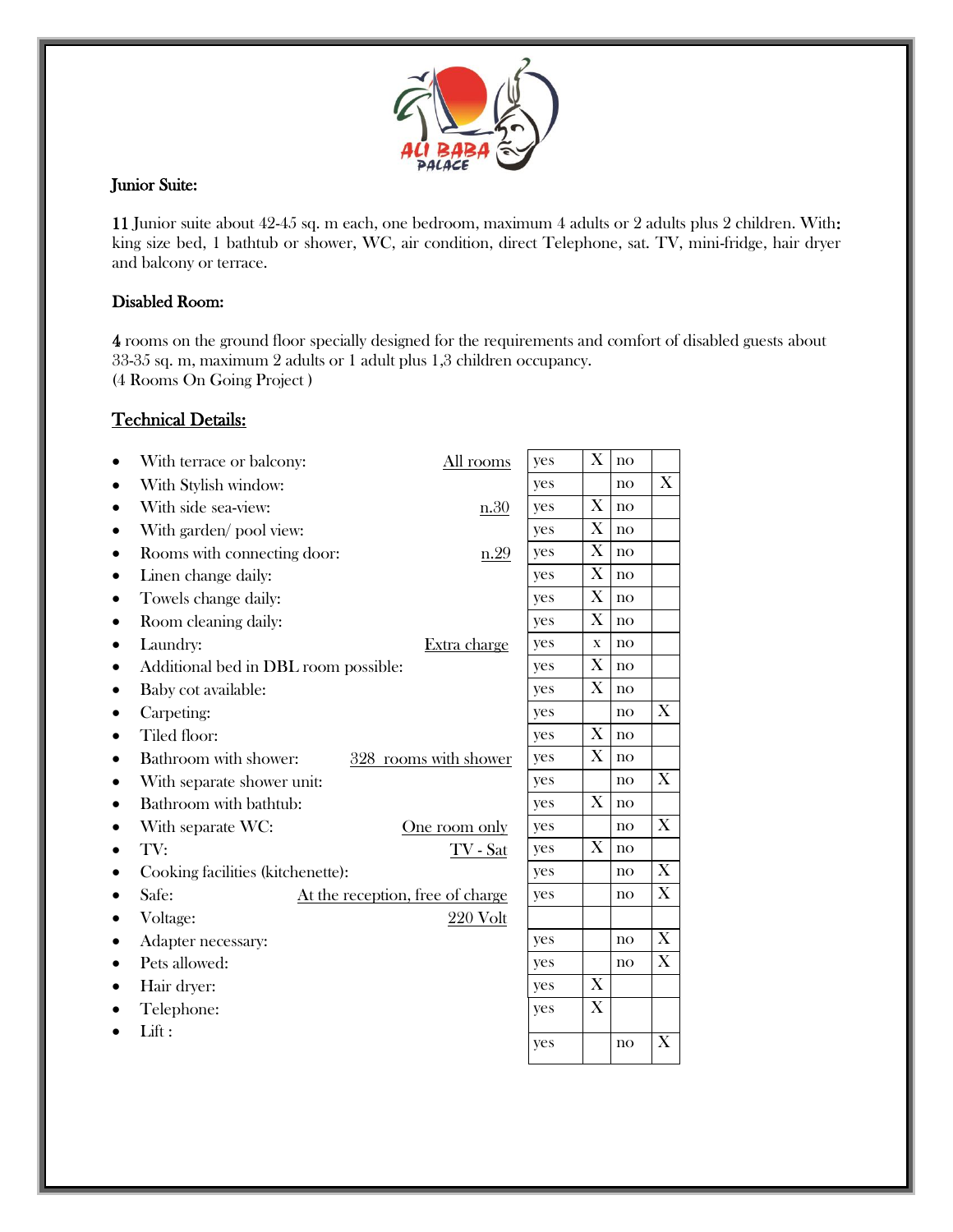

# Others:

- Outdoor Pools:
- 
- $\bullet$  Outdoor Children's pool:
- Separate from main pool:
- Part of main pool:
- $\bullet$  Fresh water:
- Salt water:
- Heating:
- Poolside parasols:
- Parasols on the beach:
- $\bullet$  Sun beds at the pool:
- $\bullet$  Sun beds on the beach:
- $\bullet$  Beach and Pool towels:
- $\bullet$  Mattresses for sun beds:
- Game room:

# All Inclusive / Half board:

## Facilities for children

- Mini club (04-12 years old) Ali Baba Kids 10.00 to 12.30 and 14.30 to 17.00
- Children's pool
- Children play ground
- Baby cots free of charge
- Children evening menu

# Medical provision

- Doctor available upon request, "Jasmine Hospital" is in the hotel (extra charge)
- $\bullet$  0, 5 km to the nest chemistry. Jasmine our fully equipped Hospital, is providing medical services in many fields. 24 h Emergency department www.jasminehospital.com

## Methods of payment

Credit cards: VISA, Euro-Master card – or ATM machine in the hotel chancing money

| <b>Outdoor Pools:</b>    | yes        | X | no            |   |                                 |
|--------------------------|------------|---|---------------|---|---------------------------------|
| Outdoor Pools:           | yes        | X | $\mathbf{no}$ |   | 1heated-separated-from-mainpool |
| Outdoor Children's pool: | yes        | X | no            |   | Not heated                      |
| Separate from main pool: | yes        | X | no            |   |                                 |
| Part of main pool:       | yes        |   | no            | Χ |                                 |
| Fresh water:             | yes        | X | no            |   |                                 |
| Salt water:              | ves        |   | $\mathbf{no}$ | X |                                 |
| Heating:                 | yes        | X | $\mathbf{no}$ |   | Outdoor                         |
| Poolside parasols:       | <b>ves</b> | X | $\mathbf{no}$ |   | No extra charge                 |
| Parasols on the beach:   | yes        | X | no            |   | No extra charge                 |
| Sun beds at the pool:    | yes        | X | $\mathbf{no}$ |   | No extra charge                 |
| Sun beds on the beach:   | <b>ves</b> | X | no            |   | No extra charge                 |
| Beach and Pool towels:   | <b>ves</b> | X | no            |   | No extra charge                 |
| Mattresses for sun beds: | <b>ves</b> | X | $\mathbf{no}$ |   | No extra charge                 |
| Game room:               | yes        | X | no            |   | Extra charge                    |
|                          |            |   |               |   |                                 |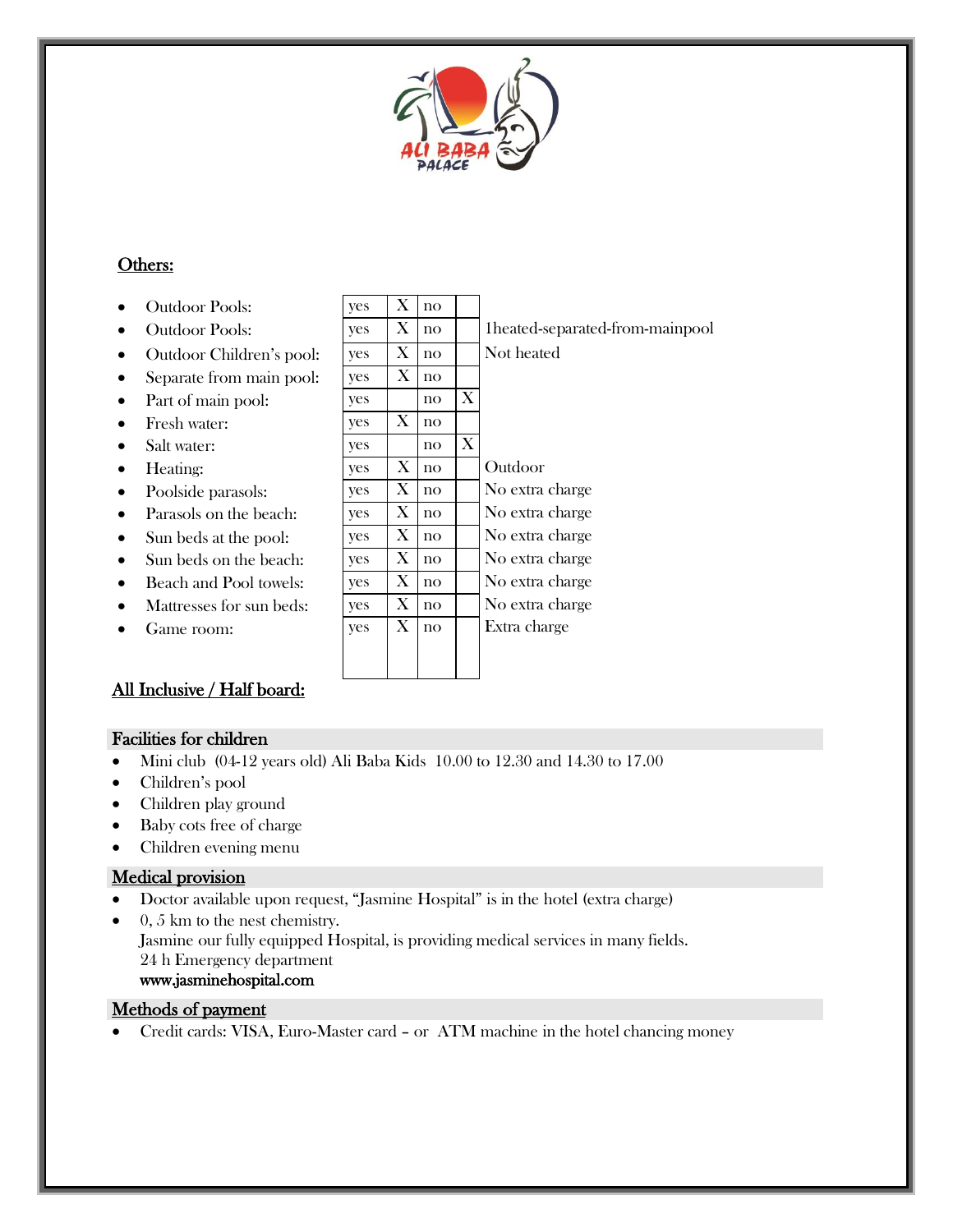

# Restaurants:

Ali Baba has 3 restaurants inside its lobby, offering a wide range of cuisines from around the world that are carefully selected by our international high-skilled Chefs. Our chefs at Ali Baba aim to use both organic and homegrown goods in the menu while including imported ingredients to the dishes to fulfill customer's demand for unique dining and wining experiences. We always promise to serve a range of fresh seafood, high quality poultry and meat. Moreover, we aim to always improve ourselves, renovate and keep Ali Baba a place you would always come back to.

Recent updates include the renovation and the bringing together of the Italian and Oriental restaurants into one, creating room for intimacy and warmth while enjoying the delicacies offered at the buffet.

Our main restaurants menus include International, Italian, Oriental, Indian, and Pan Asian dishes. However, our beach and sushi restaurants offer a seasonal à La Carte menu that sets a mode for romantic evenings with your loved ones. The beach and pool restaurants are weather restrictive.

- Chinese buffet at the pool during the summer
- $\overrightarrow{A}$  la Carte menu serving fresh delicacies from the sea at the beach restaurant
- Made to order sushi at our Sushi bar, is a must try
- Restaurant's Names :
- Main Restaurant: Ringo Tree
- Italian Restaurant: Morgana-
- Oriental Restaurant: Zomorodah

| <b>Restaurants - Catering: Buffet style</b>                         |                 |  |  |  |
|---------------------------------------------------------------------|-----------------|--|--|--|
| <b>Breakfast</b>                                                    | $07.00 - 10.00$ |  |  |  |
| Long sleeper breakfast (Continental)<br>$\bullet$                   | $10.00 - 11.00$ |  |  |  |
| • Lunch in Main- & Italian Restaurant only                          | $12.30 - 14.30$ |  |  |  |
| Dinner in Main- & Italian Restaurant<br>$\bullet$                   | $18.00 - 21.00$ |  |  |  |
| Dinner in the Oriental Restaurant<br>$\bullet$                      | $18.00 - 22.00$ |  |  |  |
| • Late dinner (Corner for Late Arrival)                             | $22.00 - 00.00$ |  |  |  |
| N.B: Please note that smoking is only allowed at the terrace of the |                 |  |  |  |
| main restaurant                                                     |                 |  |  |  |
| Beach Bar Restaurant and Pool Bar                                   |                 |  |  |  |
| Snacks (Hot dog, Hamburger, French fries, Shawarma, Pizza,          | $12.30 - 16.00$ |  |  |  |
| Stuffed Cannelloni & Lasagna                                        |                 |  |  |  |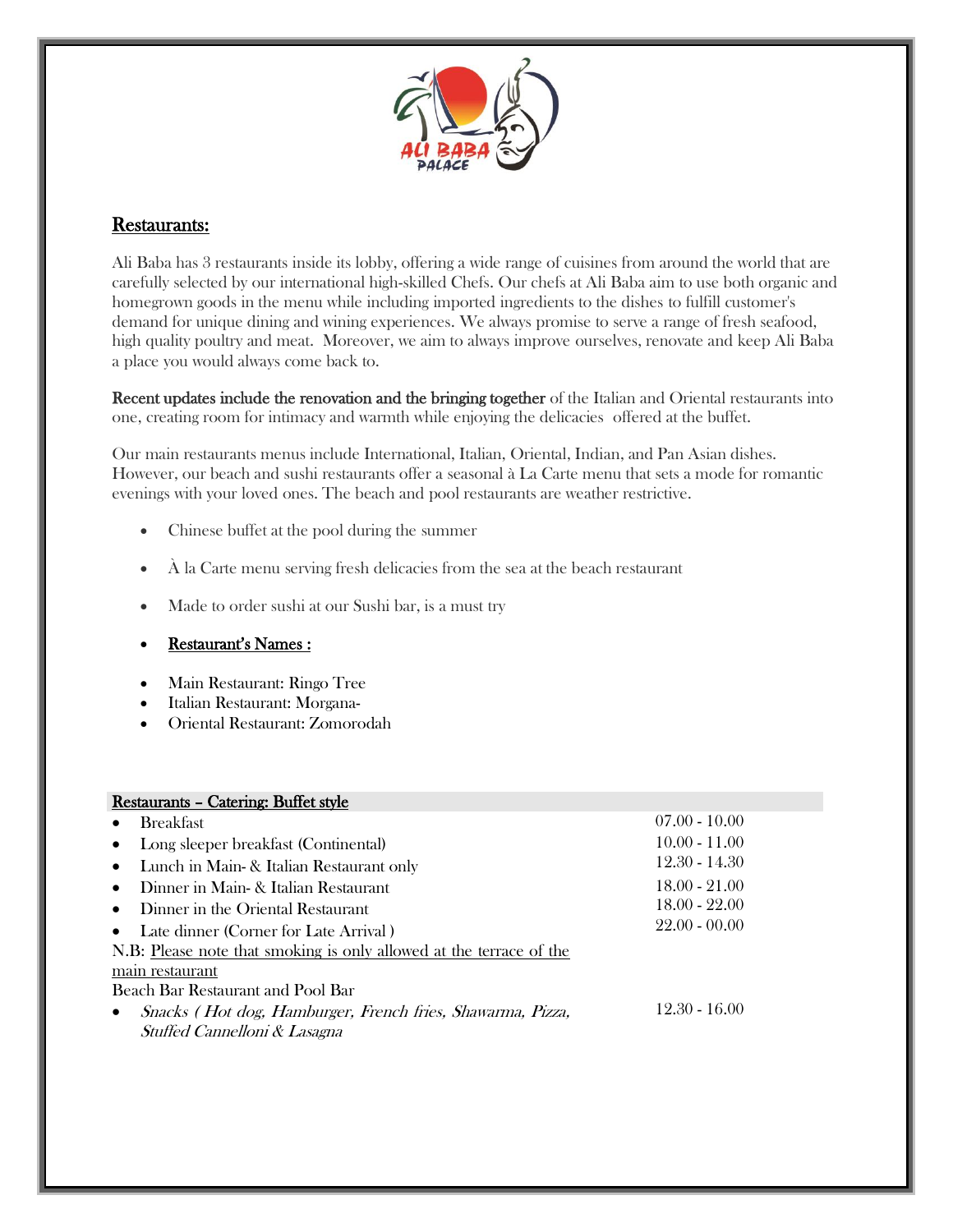

#### Lobby Bar or Pool Bar, weather related

- Coffee / Cake / Donuts & Crêpe
- Ice Cream Free Of Charge
- The 40 thieves discotheque

#### Bars – Beverage (24 hours)

"All Inclusive" includes a wide selection of national drinks like soft drinks, beer, coffee, tea, liqueur, spirit and house wine ALL by the glass, daily three bottles of water in the room.

| $\bullet$ | Lobby Bar (all inclusive)                          | $09.00 - 00.30$                          |
|-----------|----------------------------------------------------|------------------------------------------|
| $\bullet$ | Pool Bar (all inclusive)                           | $09.00 - 17.00$                          |
|           |                                                    | $(01.05,-31.10.09 \text{ until } 23.00)$ |
| $\bullet$ | <b>Beach Bar (all inclusive)</b>                   | $09.00 - 18.00$                          |
| $\bullet$ | 40 Thieves Disco (all inclusive)                   | <b>Until 23.00</b>                       |
| $\bullet$ | Moorish café (Shesha) (extra charge)               | $17.00 - 01.00$                          |
| $\bullet$ | Ali Baba Sushi Restaurant (extra charge)           | $16.00 - 02.00$                          |
| $\bullet$ | Daily a la carte fresh Seafood and Fish, Beach Bar | $12.00 - 17.00$                          |
|           | • Daily fresh juices, Vitamin Bar, extra charge    | 24 hours                                 |

# Aqua Park :

With the amazing Aqua Park in Ali Baba Palace, the water invites you to a world of fun, excitement and adventure:

- Toddlers Aqua Park (children must be accompanied by parents)
- Teenagers & Adults Aqua Park (age, weight & height restrictive)

Warning guests with heart conditions, pregnant or with back problem should refrain from using the Aqua Park.

The Aqua Park's restaurant serves hot meals, hot and cold drinks, fresh juices and fruits, popcorn & ice cream.

Heated pool.

Opening Time:

Summer : 10:00 – 13:00 / 14:00 – 17:00

Winter: 10:00 – 12:30 / 13:30 - 16:00

16.00 - 17.00 15:00 – 16:00 21.00 - 01.00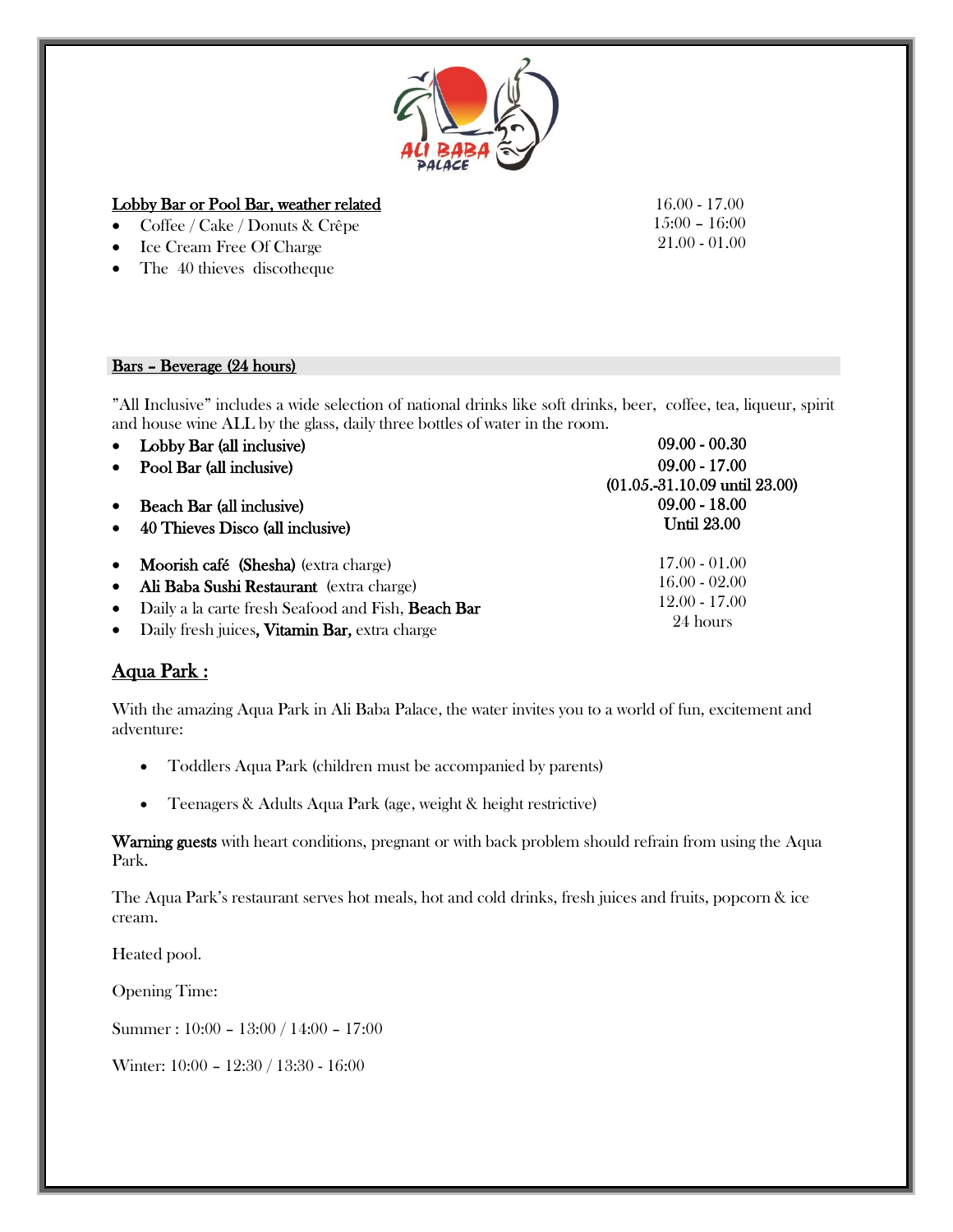

**The multi-language animation team**: also plays a great role at keeping our guests, healthy, active and fit during their holidays by offering them;

- Aqua Gym (in pool water exercise)
- Dance Lessons (Salsa, Belly Dancing, Tango)
- Zumba

Ali Baba Palace also holds a state of the arts arcade with a;

- Ski-Rink (with a professional available during opening hours to assist guests) (Time:12:00 00:00)
- Bowling allies (Time: $12:00 00:00$ )
- Billiard Tables
- Foot-ball
- Air Hockey

Water Sports are great at our beaches, you can find many exciting and fun filled activities at our connected beaches, get adventurous and try;

- Board-Sailing
- Snorkeling
- Scuba diving
- Banana boat, the donut, and crazy eight
- Boat trips (fishing trips, island hoping, glass boats)

# Kids Club

In Ali Baba Palace, it is our goal to ensure that all our guests enjoy a most memorable and pleasant experience regardless of their age. In order to meet our junior guests expectations, we have dedicated a large space at the Palace where the children can partake in fun and creative activities under the care of professionally trained staff members who are multilingual.

At the Kids Club, we have set up an assortment of programs including arts and crafts, painting, cooking and more... The Kids Club also features a mini-disco, a playground, a kids swimming pool, and a special kids food corner.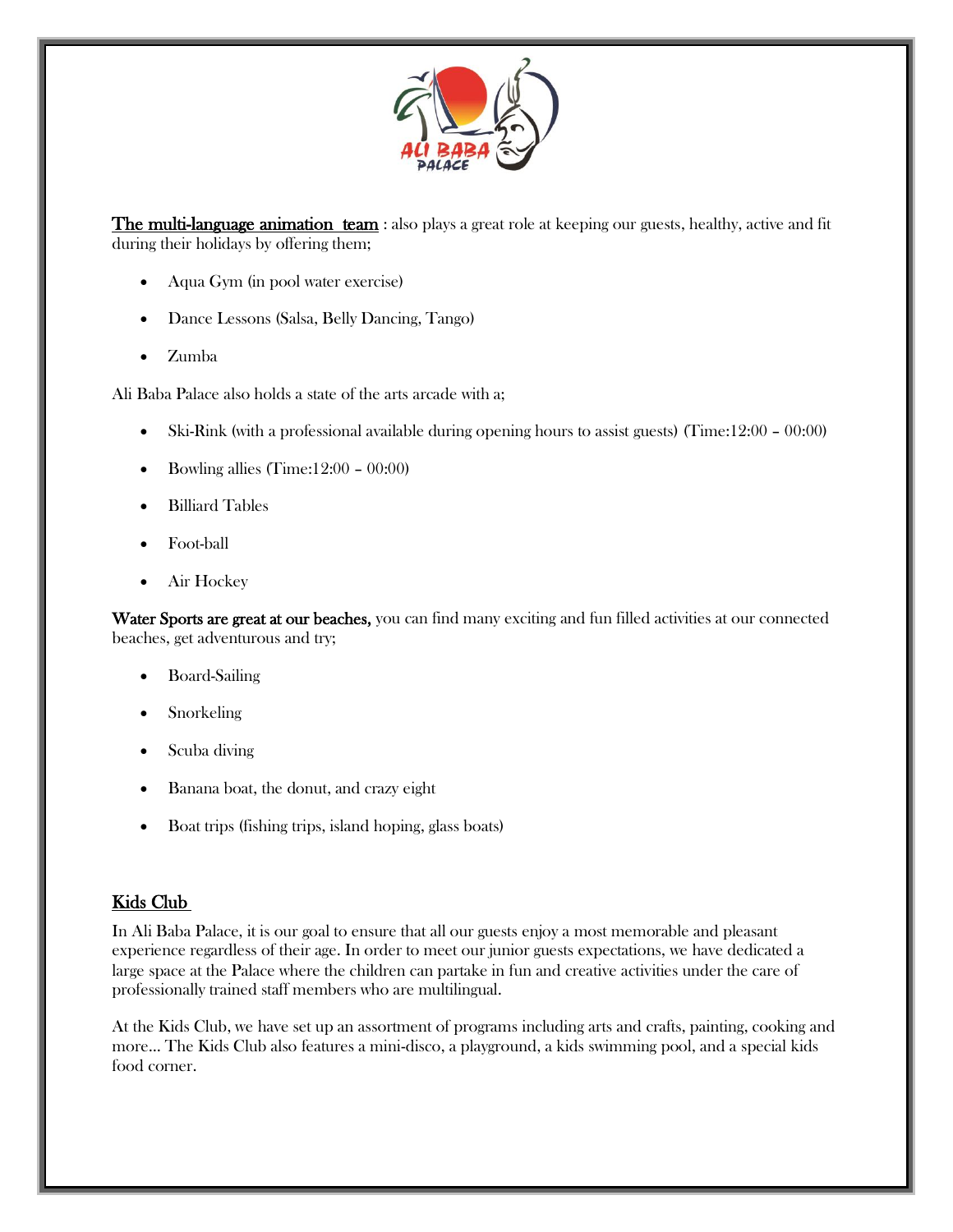

Opening Time:

Summer: 10:00 – 12:30 / 14:30 – 17:00 / 19:00-19:30 Mini Disco / 20:30 – 23:00

Winter: 10:00 – 12:30 / 14:30 – 16:00 / 19:00-19:30 Mini Disco / 20:30 – 23:00

# Entertainment and Events

During your stay at Ali Baba Palace, we promise you a never ending cycle of entertainment taking you from morning to night. Whether it is a show put on by our animation team, an exotic oriental night, or live music that gets you dancing to the beats. We will always try to keep you entertained one way or another. At Ali Baba there is room for relaxation as much as for fun and entertainment. With a wide variety of activities and entertainment facilities, enjoy our daily live shows and daily live music that will surely delight you and add excitement to your trip. Join us during our Fruit festivals and sip on a plethora of fruits, fresh juices, and cocktails. Join us during any of the following festivals: Mango Festival, Strawberry Surprise, Apple Festival, Watermelon Slash Party, Fish Festival, Cook off Party and much more...

At Ali Baba Palace our entertainment team organizes Carnivals and celebrate international holiday events such as;

- Halloween Party (31 October)
- Christmas S. Claus Party (05 December)
- Christmas Eve (24-25 December)
- New Year's Eve (31 December)
- Coptic Christmas (06 January)
- Saint Valentine (14 February)
- Chinese New Year Eve
- Carnival Event
- Easter Event

# Beach:

In our beautiful connected beaches, you can delight your spirit with different and extra charge activities: Beach parties and romantic evenings.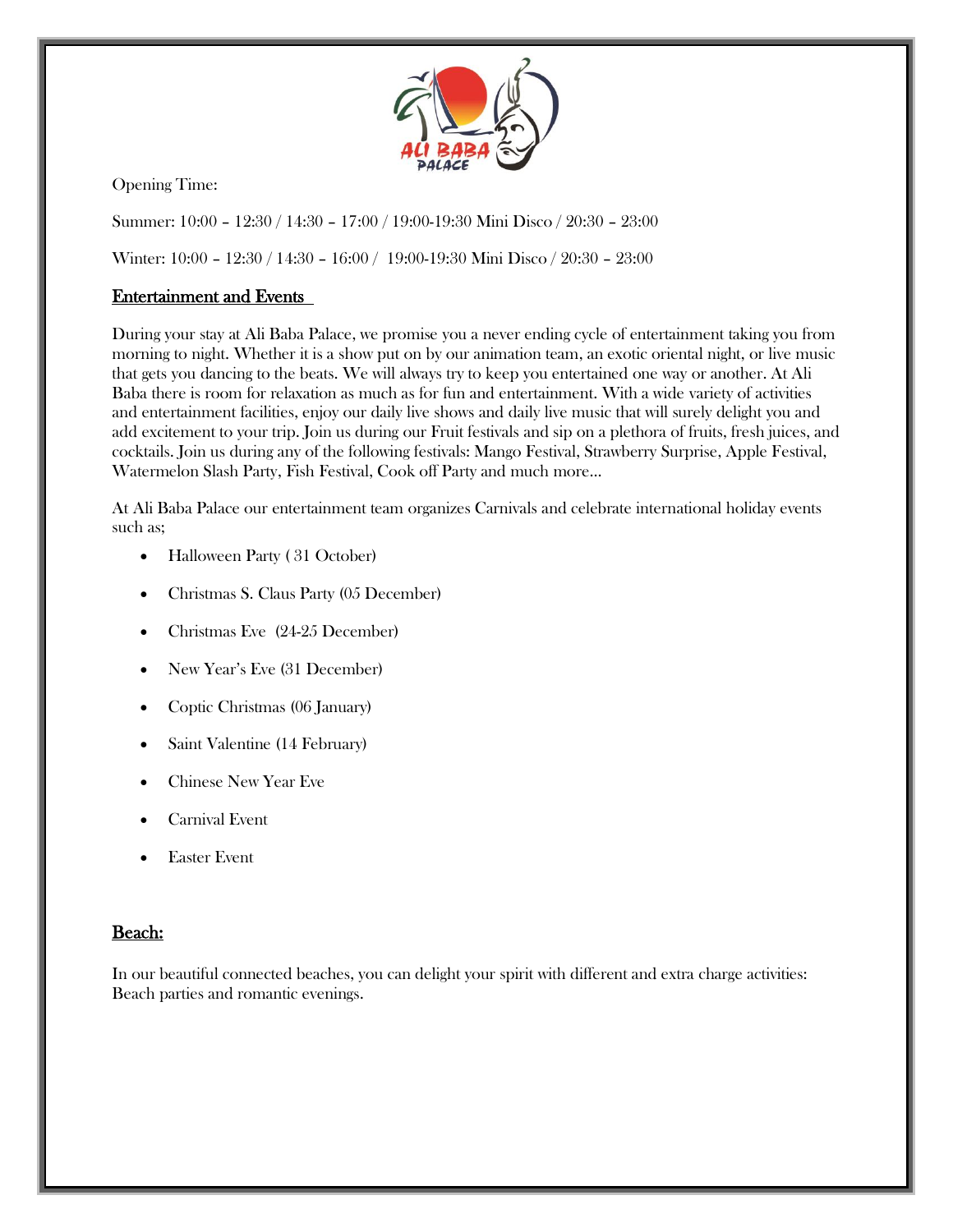

#### Areas Activities

- 2 Hard surface tennis courts (deposit for rackets)
- Basketball (ongoing project)
- Croquet-game
- Green grass soccer playground (new in Ali Baba Palace)
- Table tennis
- Volleyball
- Bowls, Boccie
- Darts
- Social games
- Mini Golf (renovated, opened again March 2010)
- Children playground
- Professional animation program
- Step aerobics
- Water gymnastic
- Water polo
- Belly dance courses
- Fitness room

Couples Retreat at the Palace : A truly romantic experience for you and your partner, starting with our honeymoon suites, candle lit dinners and special spa couple treatments.

You and your partner can immerse yourselves in our luxurious and high quality spa services with our exclusive special couples massage treatment and discounts. Or enjoy yourselves in a private beach cabana just steps away from the water with exclusive service that creates the most pleasant ambience for honeymooners.

Whether you are planning a thoughtful reunion with old friends and colleagues, or if you are looking for a location for an international convention, we have the right venues, the latest equipment, and the trained team to help you organize your events and meet your needs. We look forward to hosting your event..

The Palace offers several venues to suit different events, we are prepared to host conferences, engagement and wedding celebration or any other type of event at our fully equipped conference rooms and open beachside, poolside, and garden spaces.

#### Engagement, wedding, and anniversary party:

Create lifetime memories and lasting impressions, hold your wedding, propose to your significant other or celebrate your anniversary at Ali Baba Palace for a little something extra. Our management team strives to make every moment special and memorable, whether you are only here for holidays, or on your honeymoon, or even a business event our dedicated team of event planners will create and organize an unforgettable and professional experience for everyone involved.